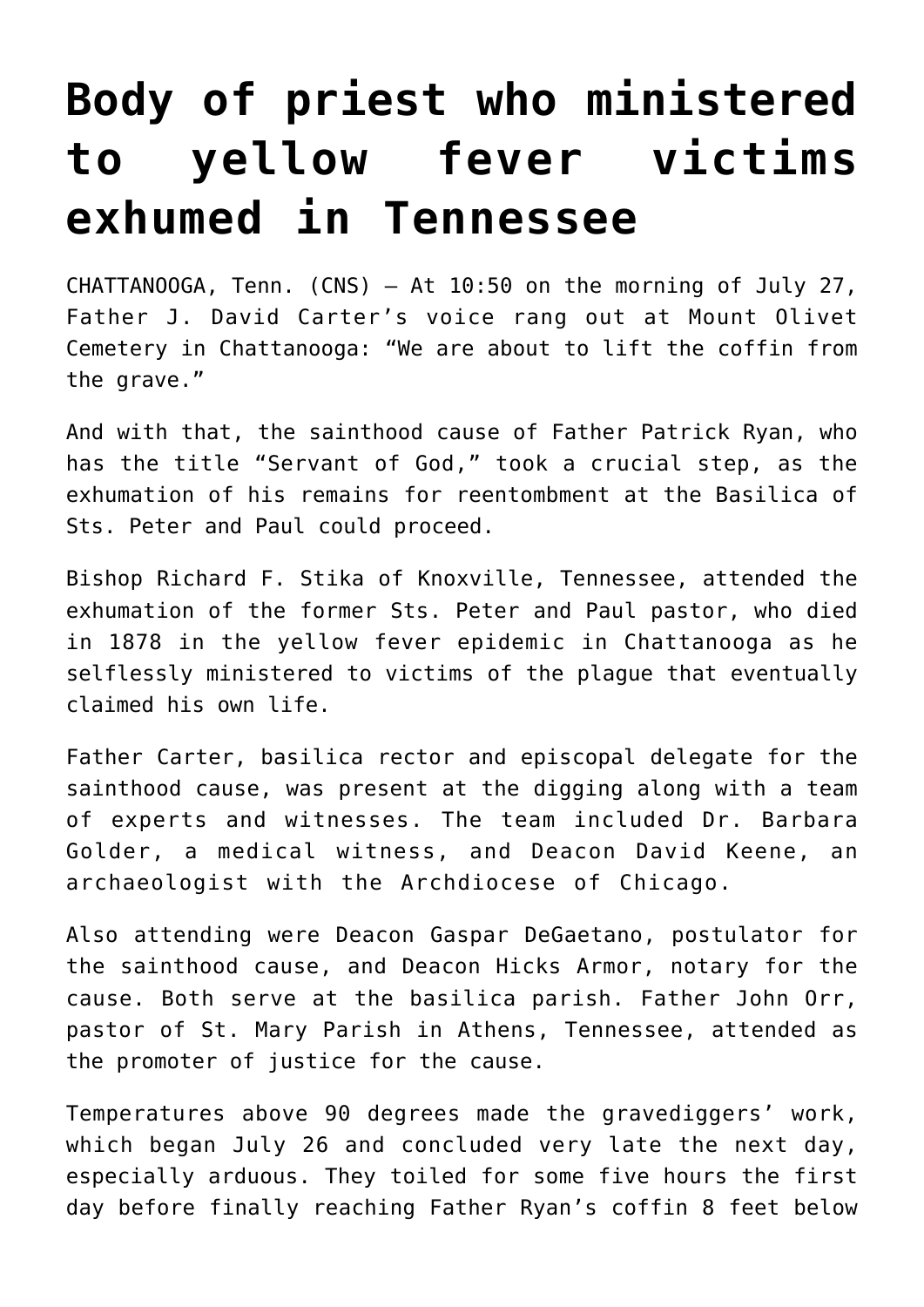Priests' Mound.

"We started digging about 10 in the morning (on July 26)," Deacon DeGaetano told The East Tennessee Catholic, newspaper of the Diocese of Knoxville. "They had a break for lunch, and then they continued digging in the afternoon. We found what seemed to be a little votive garden only about 3 feet underground.

"There were what looked like carved pots for flowers or votive candles, and kind of a concrete thing that might have been a shrine. It's hard to tell what it was. … We also found pieces of glass, like there might have been votive candles used there."

The painstaking work resumed at 9:30 a.m. July 27 as volunteer gravediggers Brandon and Nelson Panganiban labored to remove dirt around and below the casket and prepared it to be lifted by excavator operator Frank Brogden.

More than two hours after work restarted and the coffin was raised, Bishop Stika conducted a prayer "that the people of God might be edified by the heroic example of this faithful priest, and that the hearts of many might be drawn closer to you, the Divine Shepherd of our souls, as we hold up the example of one who sought to imitate his pastoral ministry in this community. We give thanks for the life of Father Ryan and for all those priests who have given their lives throughout the epidemic of yellow fever in that era."

Yellow fever is a mosquito-transmitted viral disease. It can cause serious illness and even death. It received its name because the skin of seriously ill people turns yellow, a condition known as jaundice.

The disease made its way to Chattanooga from Memphis, which experienced a serious outbreak of illness from 1873 to 1879. In Memphis, 23 women religious who treated the seriously ill died from the disease.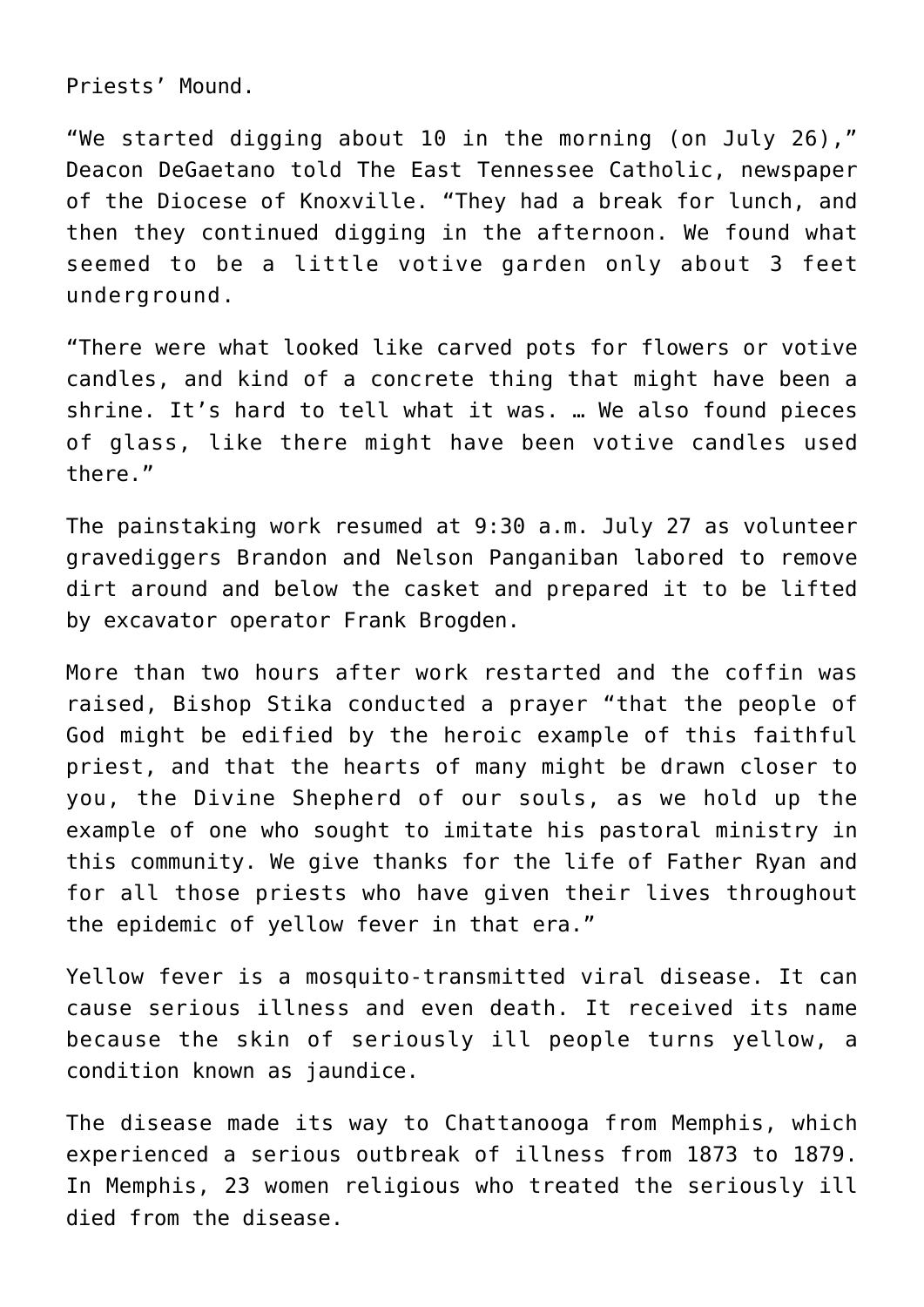Father Ryan's coffin was sealed with several metal bolts, so the cemetery workers cut them with handheld grinders and then drilled out the holes. Still, the lid remained tightly shut. The workers continued grinding along the edge of the coffin's lid and finally used crowbars to carefully open the casket.

Finally, after two more hours, the lid was opened. The first thing witnesses noticed inside the coffin was broken glass from the metal box's viewing window. As Deacon Keene narrated the process of removal for everyone, a mandible with teeth and a skull were soon discovered, as well as a crucifix.

Soon, Golder detected the possible presence of arsenic in the coffin, and the day's efforts were suspended until the team could bring in environmental experts the next day. Arsenic was sometimes used as an embalming fluid in Father Ryan's day.

Work on the removal of the remains resumed July 28 with the environmental safety precautions in place.

"We found vestments that were still intact," Father Carter said. "We found an extra stole that may have been used in his ministry when he went door to door to visit the yellow fever victims. We found a full set of bones. His bones were intact. The arsenic led to the preservation so well of his mortal remains."

A service company that specializes in remediation of hazardous materials and environmental safety was called in. Its professionals carefully removed the remains from the coffin, treating them respectfully, washed them and handed them to diocesan medical experts, Father Carter explained. Father Ryan's body was then reconstructed in a new casket.

The cause of Father Ryan's sainthood is most important to the Diocese of Knoxville, Bishop Stika said.

"It's very significant. For a young diocese, we have a new cathedral, a basilica, and now this is so significant because